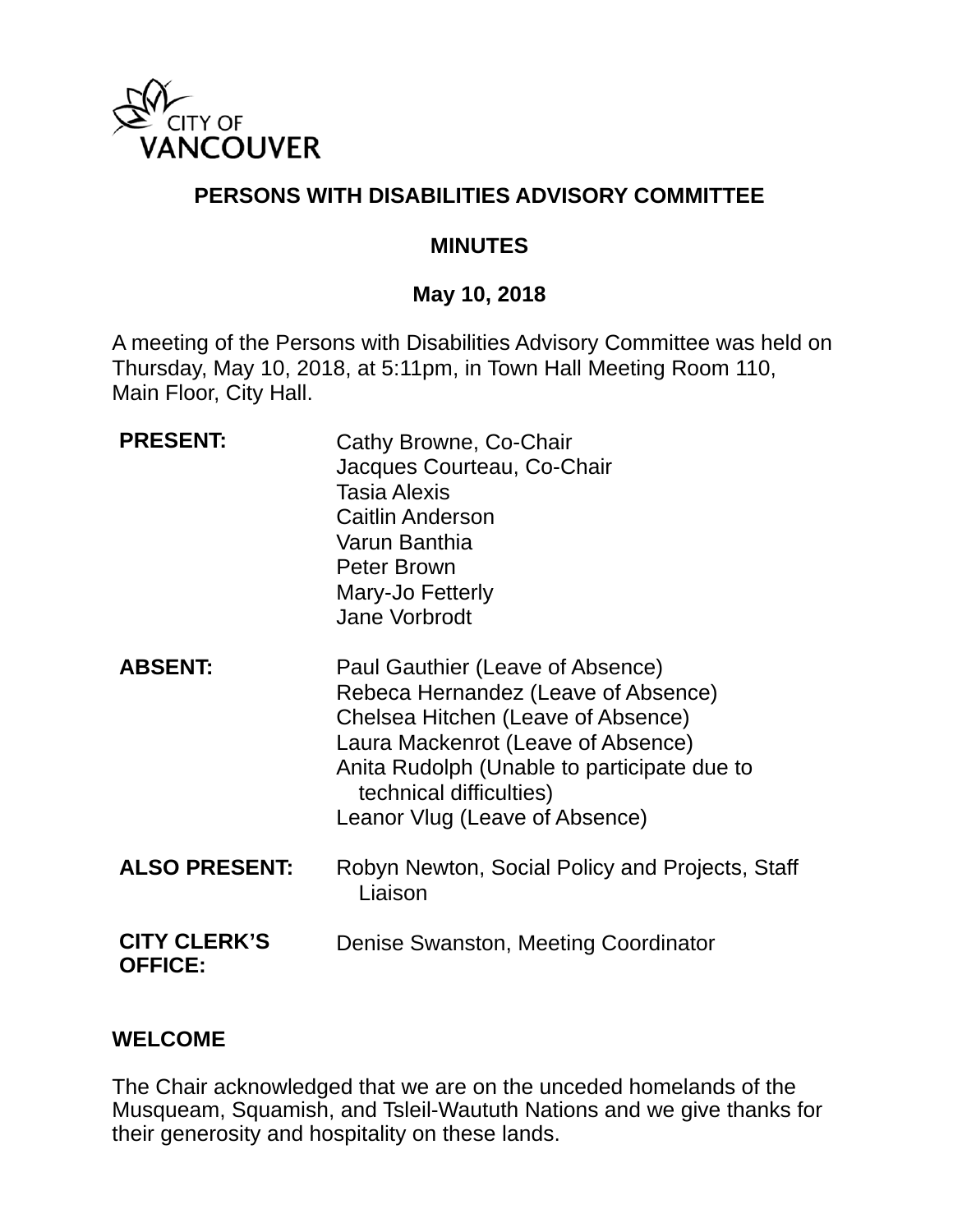#### **Welcome to New Members**

The meeting commenced with roundtable introductions of Committee members and staff.

#### **Leave of Absence Requests**

MOVED by Varun Banthia SECONDED by Peter Brown

> THAT the Persons with Disabilities Advisory Committee approve leaves of absence for Paul Gauthier, Rebeca Hernandez, Chelsea Hitchen, Laura Mackenrot, and Leanor Vlug.

CARRIED UNANIMOUSLY

#### **Approval of Minutes**

MOVED by Peter Brown SECONDED by Tasia Alexis

> THAT the Persons with Disabilities Advisory Committee approve the Minutes from the meeting of April 5, 2018, as circulated.

#### CARRIED UNANIMOUSLY

#### **1. Presentation – Parking By-law Updates**

John Turecki from Engineering Services presented an update to parking regulations and by-laws, noting a report will be going to Council on July 24, 2018, and a survey will launch on Talk Vancouver on May 11, 2018. Mr. Turecki indicated the changes relate broadly to the city, as well as some specific updates to the downtown core. Mr. Turecki also responded to questions and comments.

The Committee provided the following concerns:

 Accessible parking for individuals with accessibility needs, as well as their caretakers and visitors;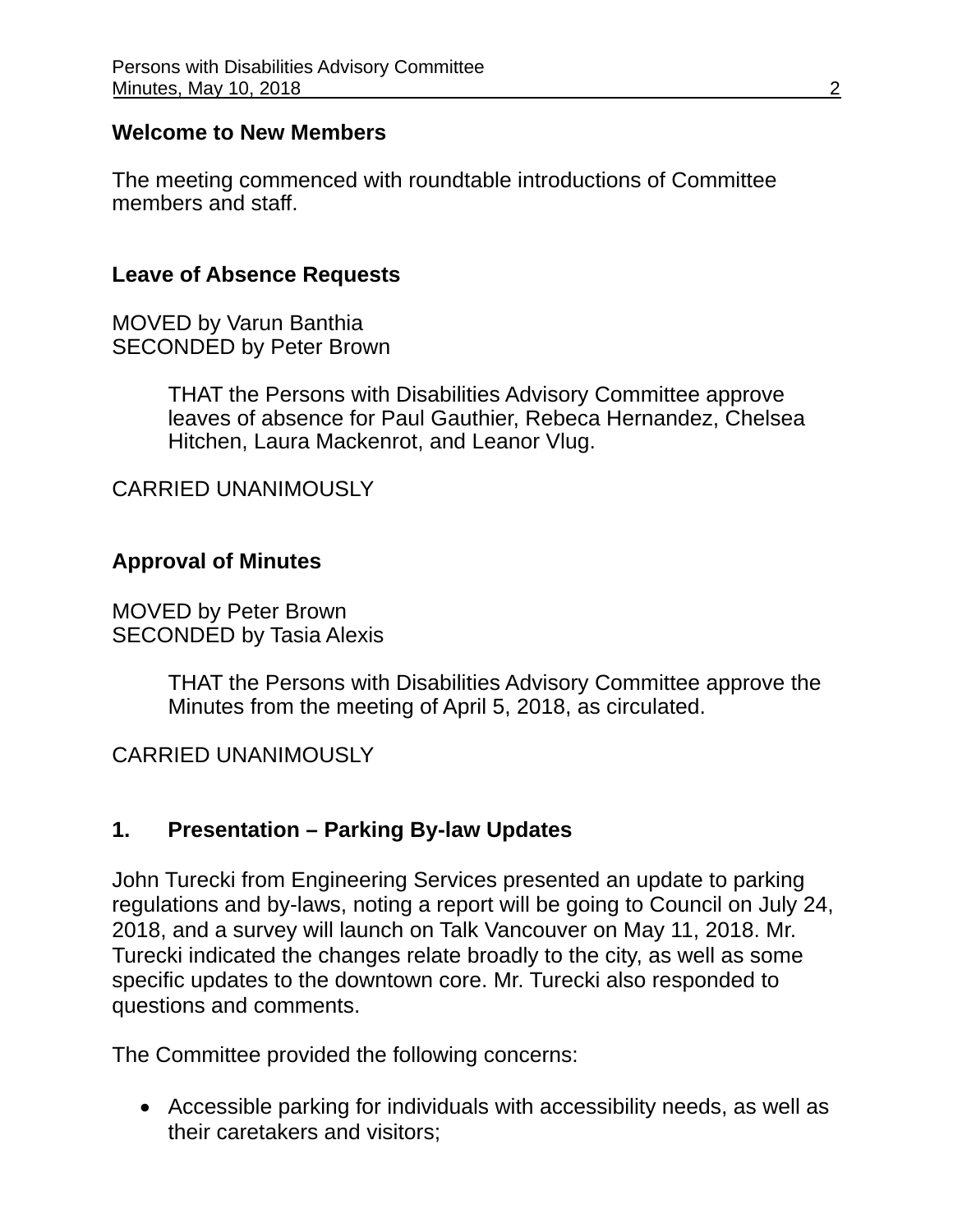- Accessible parking spaces need to be physically accessible themselves;
- Residential accessible parking should be held in perpetuity (e.g. in apartments/condos);
- Current limited accessible parking spaces downtown; data presented does not back up proposed plans to reduce the number of parking spaces;
- Most alternatives to private car ownership are not accessible (e.g. bicycling, car- and ride-sharing).

Overall, the Committee felt that there was a glaring gap in terms of accessibility in relation to the presented plan and noted they did not feel their needs were taken into account and would not support the plan in its current state. The Committee urged staff to consider how some of these changes will contribute to the marginalization of the city's most vulnerable populations. The Committee felt discouraged that the City is proposing to take away aspects of accessibility and not ensuring adequate alternatives or replacements.

# **2. UN Youth Dialogue Application**

MOVED by Mary-Jo Fetterly SECONDED by Caitlin Anderson

> THAT the Persons with Disabilities Advisory Committee approves, in principal, for Varun Banthia to apply to speak at the Youth Dialogue on May 30, 2018, as a representative of the Committee to speak on topics related to access and inclusion in relation to youth and employment and education.

# CARRIED UNANIMOUSLY

## **3. Subcommittee Reports**

## **a. Accessible City subcommittee**

Mary-Jo Fetterly, Chair, Accessible City subcommittee, provided an update, noting that Council approved a motion to create an Accessibility Strategy. The Committee broadly discussed the strategy,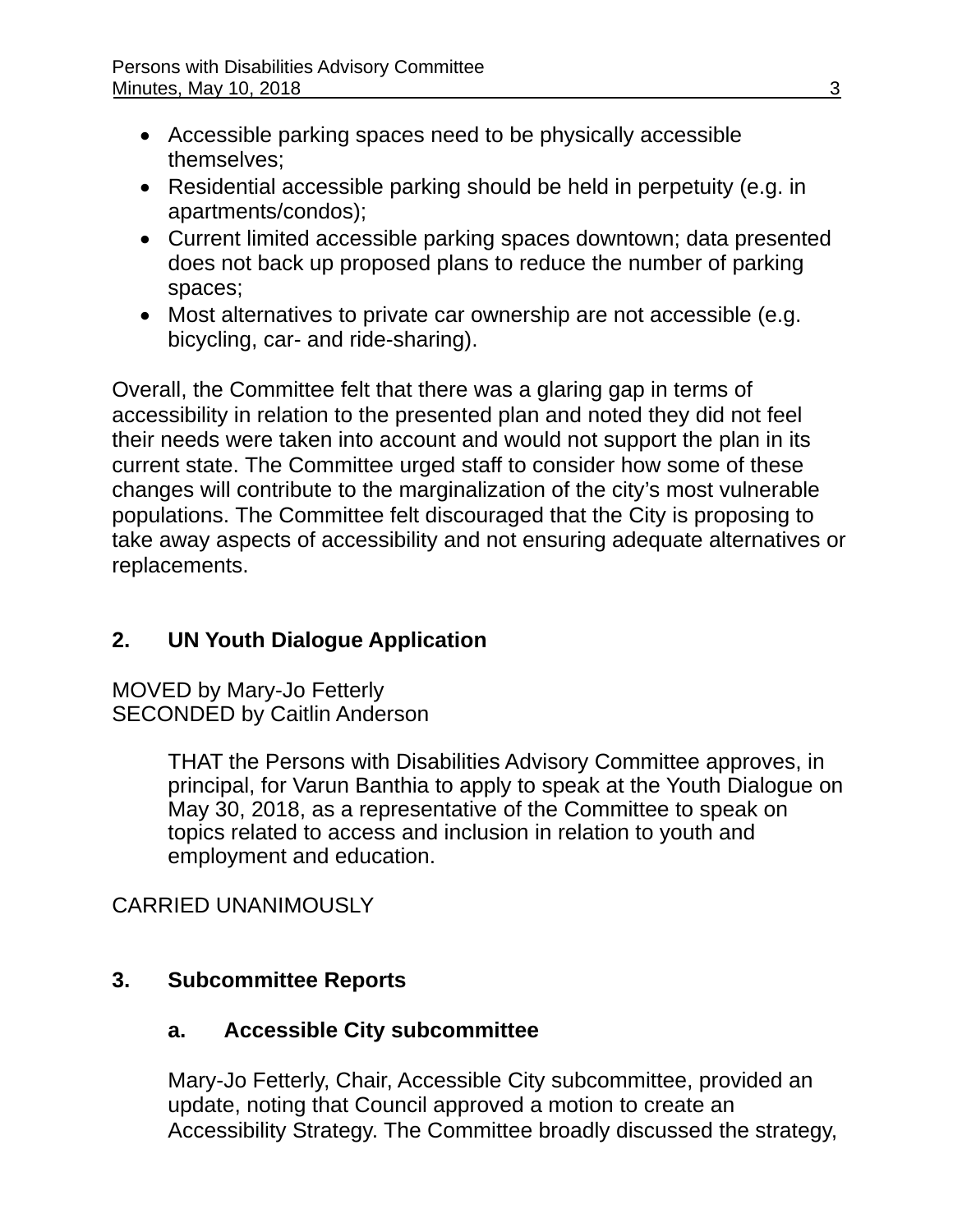noting that there should be a subgroup of PDAC members to act as "point people" between the development of the Strategy and Committee.

Robyn Newton, staff liaison, noted she touched base with staff in Toronto in regards to Toronto's Accessibility Strategy. Ms. Newton, also noted the Vancouver strategy will look at a broad range of disabilities (physical, mental, economic, etc.) Ms. Newton agreed to send out her notes to the Committee, and will follow up with the City Manager regarding the Strategy's implementation.

## **b. Housing subcommittee**

Ms. Fetterly, Housing subcommittee, provided an update regarding Pearson-Dogwood Plaza C, noting the following:

- No clarity on bike lane issue
- Pick up/Drop-off area for therapeutic pool
- General issues with topography/grading
- Smaller garden space than originally discussed and now shared between residents and public
- Oddly small size of the plaza compared to number of residents

Members felt, there was a lot of information, but no concrete plans or assurances.

## **c. Transportation subcommittee**

Varun Banthia, Co-Chair, Transportation subcommittee, provided updates on the following:

- New B-line buses
- Upgrades to Cambie Street Bridge
- West End Business Improvement Association wants to keep decommissioned bus stop at Davie and Jervis closed, and create "parklet".
- Closure of Granville Station escalators for two years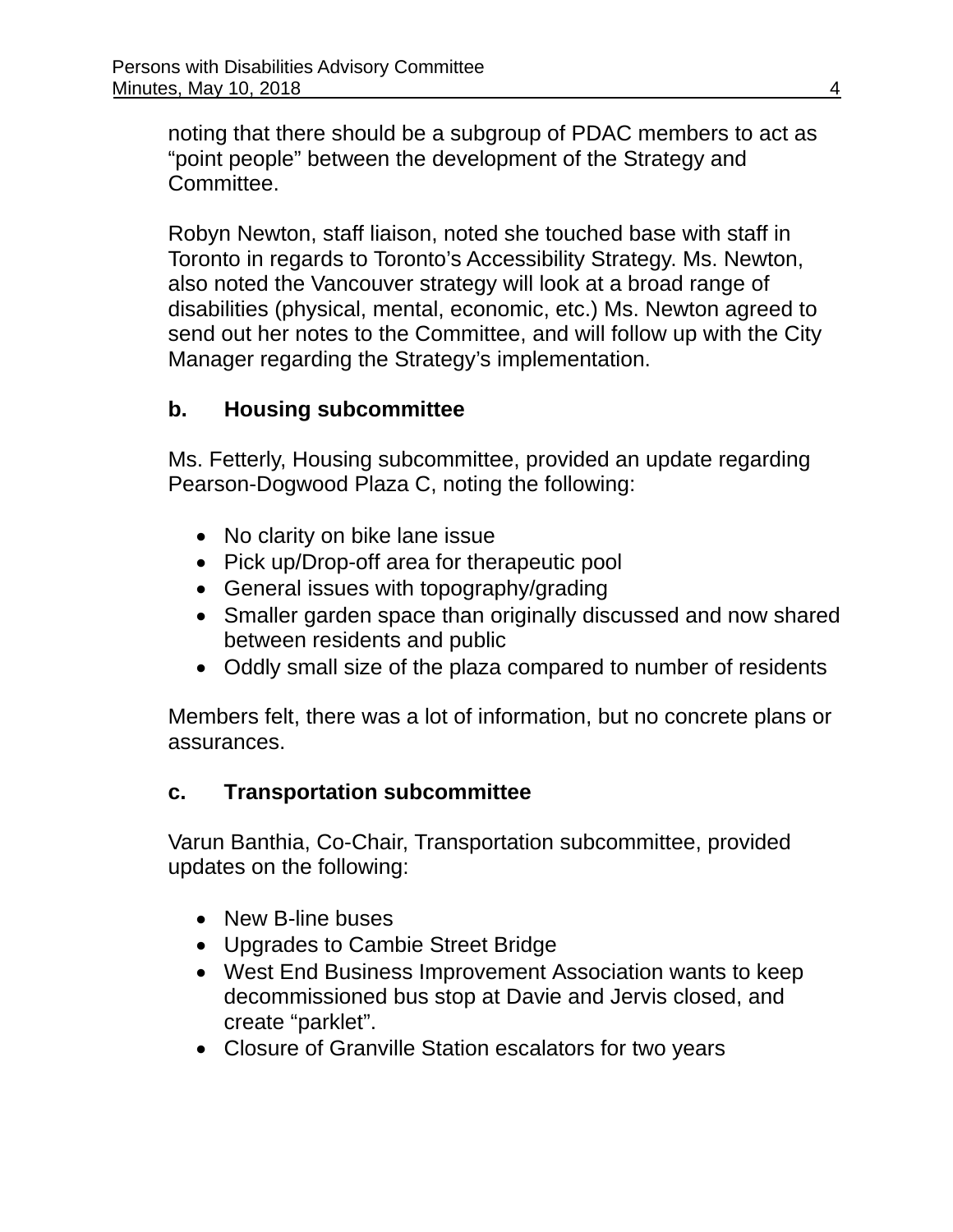#### MOVED by Varun Banthia SECONDED by Caitlin Anderson

THAT the Committee authorizes the Co-Chairs of the Persons with Disabilities Advisory Committee to send a letter to TransLink, with copies to the Mayors' Council on Regional Transportation, British Columbia's Ministries of Health and Transportation, and TransLink's Access Transit Department outlining recommendations for HandyDART and the service's new operator.

# CARRIED UNANIMOUSLY

# **4. Reports from Liaison Members**

None.

# **5. November Committee meeting**

MOVED by Cathy Browne SECONDED by Varun Banthia

> THAT the Persons with Disabilities Advisory Committee agrees to vary the Committee's meeting schedule and move the November 8, 2018, meeting to November 1, 2018.

## CARRIED UNANIMOUSLY

## **6. Accessible Path Discussion**

The Committee noted that this discussion will take place in June.

## **7. New Business**

Peter Brown is involved in creating a mentor group for people with Cerebral Palsy. Mr. Courteau suggested that he connects with the Social Inclusion subcommittee.